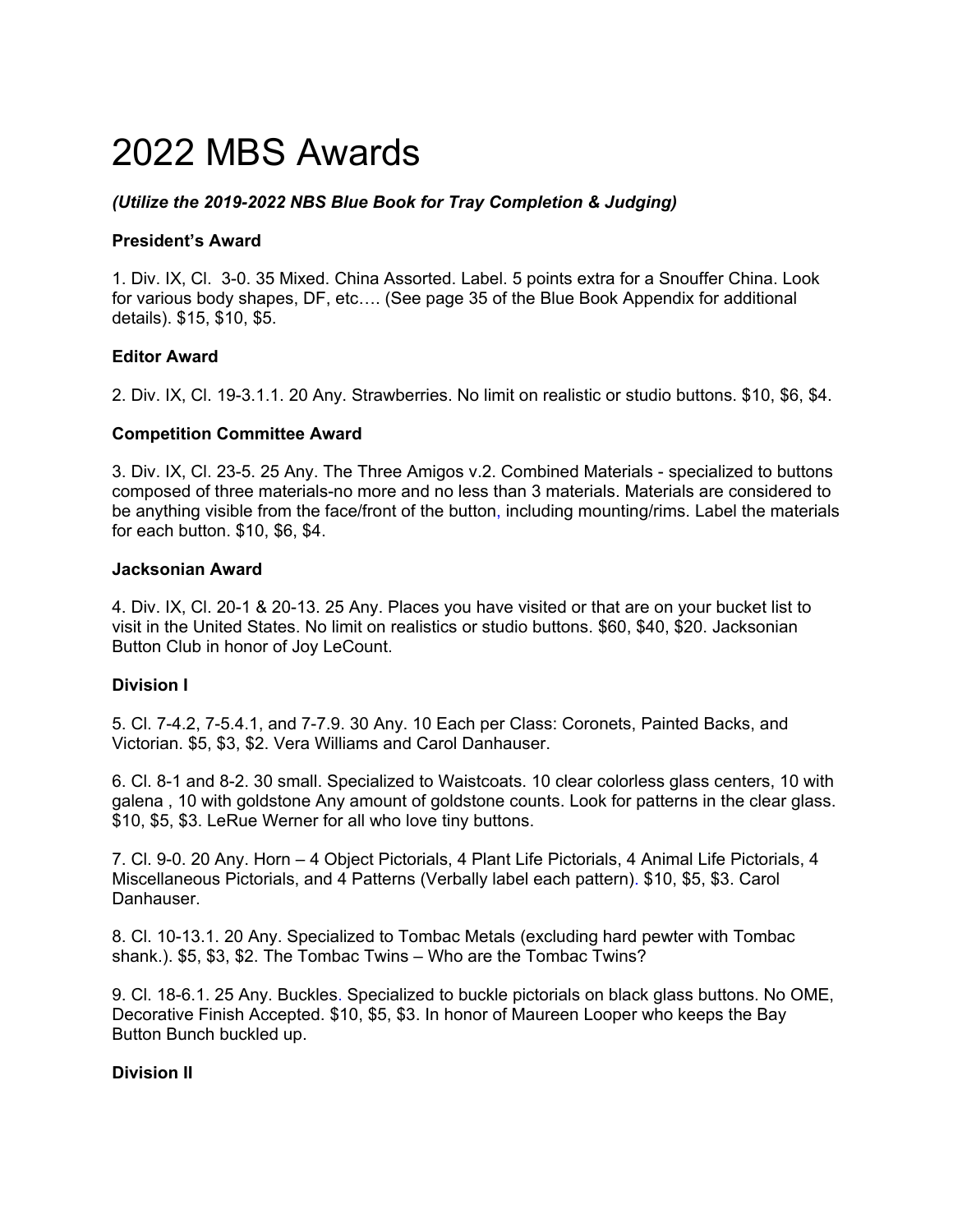10. Cl. 1-6 and 2-4. 20 Any. Specialized to Military Armed Forces (U.S.) Assorted and Foreign Military -British, and French. Six buttons of each country with two free choice. Label buttons if known but not required. \$5, \$3, \$2. In honor of the U S of A. Vera Williams.

## **Division III**

11. Cl. 7-4.11. 25 Any. Clear and Colored Glass Specialized to Moonglows. 12 Pink, 12 Green, plus 1 free choice of pink or green. Limited to those who have competed for five years or less. \$10, \$6, \$4. West Michigan Buttoneers.

12. Cl. 7-4.11. 42 Small. Moonglows – in Shades of Green. Vintage Only. \$10, \$6, \$4. Paula Blue in Honor of All Who Love Moonglows.

13. Cl. 7-4.11. 25 Any. Purple Moonglows. \$10, \$6, \$4. Cathy Henry.

14. Cl. 12-1.1. 24 Any. Artid Buttons. Try for a balance in all 4 pictorial sections. \$10, \$5, \$3. Deb Smilanich.

15. Cl. 23-11. 20 Any. Buttons created by Studio Artists. Limited to jasperware. Label each different artist once. 2 points for each labeled artist. No limit on pictorials. \$10, \$5, \$3. Deb Smilanich

### **Division IV**

16. Cl. 6-0. 25 Any. Studs. Back type not considered - "Because judging studs by back types is like judging a painting by looking at the back of the canvas." -William. \$5, \$3, \$2. William James Hentges.

#### **Division VII.**

17. Cl. 23-6.7. 12 Any. Snap-Togethers. No limit on realistics. Look for multiple pieces. \$5, \$3, \$2, plus a button. West Michigan Buttoneers.

#### **Division IX**

18. Cl. 1-0, 7-0, 10-0,12-0; 20 Any, 5 of each section. (Limited) Beginners with 3 years or less competing. Best assortment. Mayflower Button Club. \$10-7-3.

19. Cl. 1-0 through 15-5. 25 Any. Assorted materials specialized to Peacocks, Peacock Body Parts (Tail, Head, Feathers) and Peacock Eye Buttons. No limit on realistic or studio buttons. \$15, \$10, \$5. Dianne Chmidling.

20. Cl. 1-0 through 15-5. 25 Any. Assorted materials specialized to Imitation Fabric. Label material being imitated and material of button. Refer to article in December 2019 NBB. No studios. \$10, \$7, \$3. Mayflower Button Club

21. Cl. 6-4.2. 42 Small. Black Glass with luster specialized to 14 Gold Luster, 14 Silver Luster, and 14 Other Luster. Look for as many colors as possible in the "other lusters" section. \$10, \$5, \$3. In honor of all black glass lovers. LeRue Werner.

22. Cl. 7-0. 56 Diminutive. Clear and Colored Glass. Best representation of classes. \$10, \$7, \$3. Gwen Niemisto.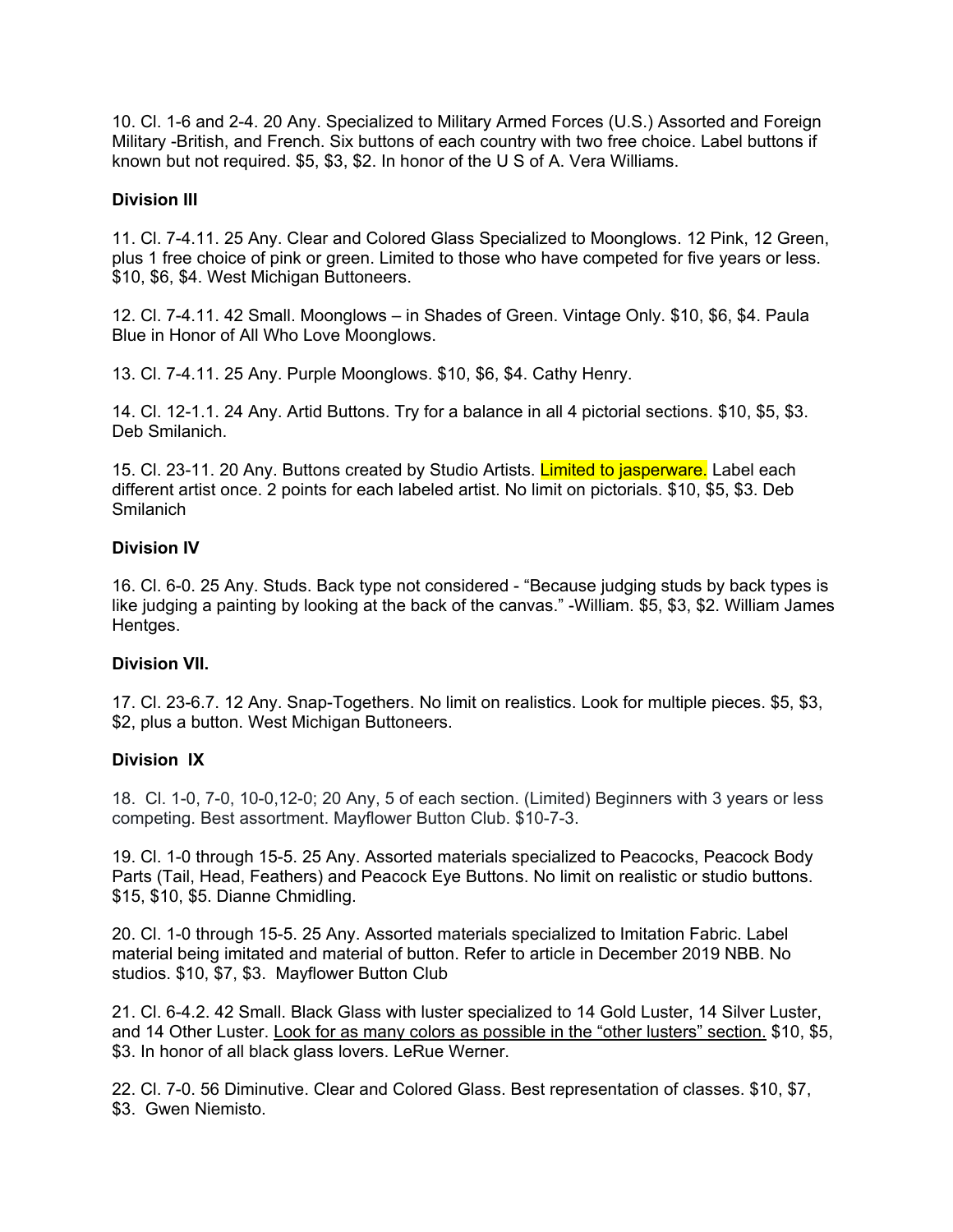23. Cl. 7-4. 25 Any. Construction assorted, specialized to clear and colored glass. Cover as many subclasses as possible. Must include at least one fused glass button. Limited to competitors who have never won a blue ribbon in clear and colored glass. \$40, \$20, \$10. Bay Button Bunch in honor of those who step out of their comfort zone.

24. Cl. 7-4.13. 20 any. Paperweights. Try for a balance of sizes. \$5, \$3, \$2. Carol Danhauser and Vera Williams.

25. Cl. 10-13.5. Various. Twinkles. Any amount of reflective metal is acceptable. \$10, \$6, \$4. Blue Water Buttoneers.

26. Cl. 11-0. 25 Any. Shell Assorted. \$10, \$5, \$3. Christy Mecey.

27. Cl. 17-0 & 20-18. 25 Any. Animals with People. Each button with a minimum of 1 animal and 1 person. Limit 2 studios. Try for a variety of people and animals. Hint: Types of animals & people should get equal weight regardless of focus (People=occupation, race, gender, age, multiples, etc.). \$10, \$7, \$3. Judy Stopke.

28. Cl. 17-2.4. 20 M/L. Birds specialized to Penguins. No balance required amongst sizes. \$8, \$5, \$2. Judy Betz.

29. Cl. 17-2 & 18-12. 25 Any. 15 Birds and 10 Feathers. Birds need not be identifiable. \$10, \$6, \$4. Jackie Burgess.

30. Cl. 17-5.3. 25 Any. Deer Family. Species are not as important as activities. No studios. \$10, \$7, \$3. Judy Stopke.

31. Cl. 18-12. 25 Any. Books. Any book or books with other pictorials as long as a book is present. \$10, \$6, \$4. Dedicated to fellow book readers. Jackie Burgess.

32. Cl. 19-0. 25 Any. Plant Life Assorted, specialized to plants found in Michigan. \$10, \$5, \$3. Christy Mecey.

33. Cl.19-2.4. 25 Any. Roses. No other flowers accepted. No studio buttons. \$10, \$7, \$3. In memory of Lil Buirkle. Judy Stopke.

34. Cl 20-19. 25 Any. Pictorial subjects and symbols representing various religions of the world. Label as to what each button represents. No limit on studio or realistic buttons. (See page 59 of the Blue Book Appendix.) \$10, \$7, \$5. Joy LeCount.

35. Cl. 20-20. 20 Any. Stories. Those depicting narrative or description of an event, fiction or non-fiction, poetry, religious, fable, fairy tale, etc. Try for 20 different stories. Specialized to new collectors of 5 years or less. \$10, \$6, \$4. Jackie Burgess.

36. Cl. 20-20. 20 Any. Buttons specialized to stories and fables. May include nursery rhymes. Must label literary reference. No balance of materials necessary. \$5, \$3, \$2. West Michigan Buttoneers.

37. Cl. 22-1. 25 Any. Patterns Assorted. Label pattern on each button verbally and with classification number. Limited to those who have competed for 2 years or less or junior members. \$10, \$7, \$3. Judy Stopke